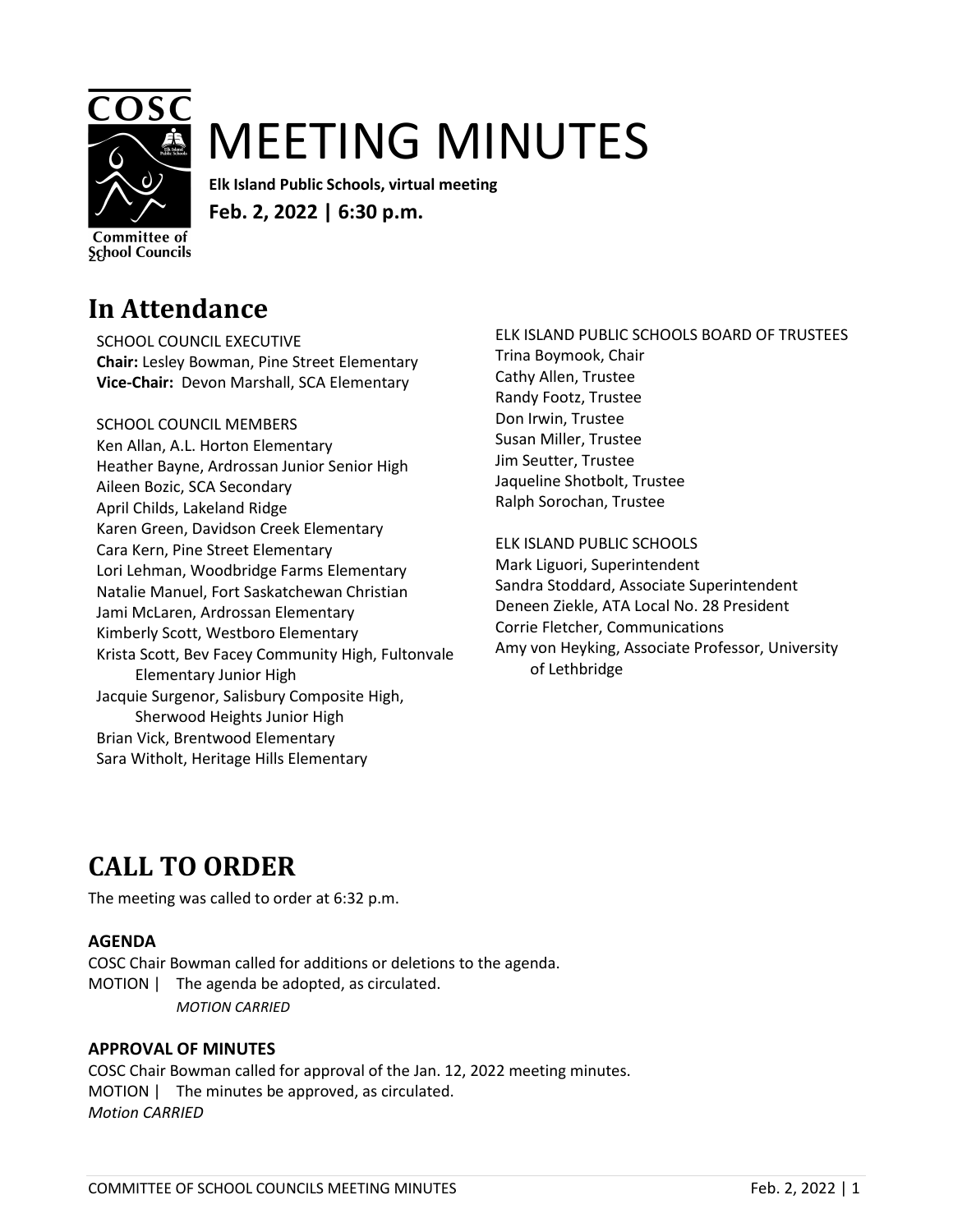# **Board Report**

Board Chair Trina Boymook presented the Board report. **HIGHLIGHTS:**

- On January 13, trustees took part in another Board retreat to further discuss the Board's direction, foundational statements and draft priorities, which it will share at the next COSC meeting.
- On January 17, Chair Boymook attended a fourth curriculum engagement session, hosted by the Alberta School Boards Association.
- This spring, the Board's hosting a day-long student conference. The first half will focus on enhanced supports for learners preparing for life after senior high. The second half will focus on mental health.
- At the January 20 Board meeting, trustees:
	- o approved the Division calendar for the 2022-23 school year;
	- o set the school fee parameters for the 2022-23 school year;
	- o approved reallocating the unanticipated surplus (\$1.5 million) to support schools, curriculum implementation and Division processes;
	- o agreed to request approval from the province to access 1.4 million in unallocated reserves—for its COVID-19 illness fund and various Division initiatives within the 2021-22 school year; and
	- o approve the use of capital reserves to allow for office renovations and server upgrades.
- On February 1, registration for kindergarten opened.
- The returning student registration process runs February 1-28. Those who want a boundary exemption must request it during the returning student registration. EIPS won't consider requests after February 28. Schools with closed boundaries for the 2022-23 school year include: Ardrossan Junior Senior High, Davidson Creek Elementary, F.R. Haythorne Junior High, James Mowat Elementary, Sherwood Heights Junior High and SouthPointe School.
- High School Information Sessions run February 8-17—dates and times are posted on each school's website.
- On February 24, the province tables its 2022 budget. As such, the Board will schedule its budget-working sessions at the next Board Caucus meeting.

#### COMMENTS AND QUESTIONS

**Question:** The three schools offering Junior High Honours are all closed boundary schools. How will that affect students who want to attend that program who don't live in the attendance area?

**Answer:** It won't impact those students. The programs are adjusted to take out of boundary students.

### **ATA Report**

Deneen Zielke, the President of the ATA Local No. 28, presented the ATA report. **HIGHLIGHTS**

- School boards provincewide are experiencing serious teacher shortages and student absences related to illness. While teachers are doing their best, time will tell the impact of the fifth wave of COVID-19 and Omicron variant.
- The Local's Diversity, Equity and Human Rights Committee, which promotes diversity, equity and human rights in schools, launched a new interactive inclusion training kit to support teachers in Indigenous and intercultural education, sexual orientation, and gender identity and equity.
- Zielke spoke about her disappointment regarding a series of recent interviews conducted by the Premier and Education Minister, which she says vilify teachers and the ATA.
- The ATA continues to work with Alberta Education and school divisions to find ways to solve problems.
- The ATA recently launched an information campaign to share statistics on education funding.
	- o [Education funding for private schools](https://www.eips.ca/download/380778)
	- o [Education funding over the last seven years](https://www.eips.ca/download/380779)
	- o [Education funding by provinces](https://www.eips.ca/download/380777)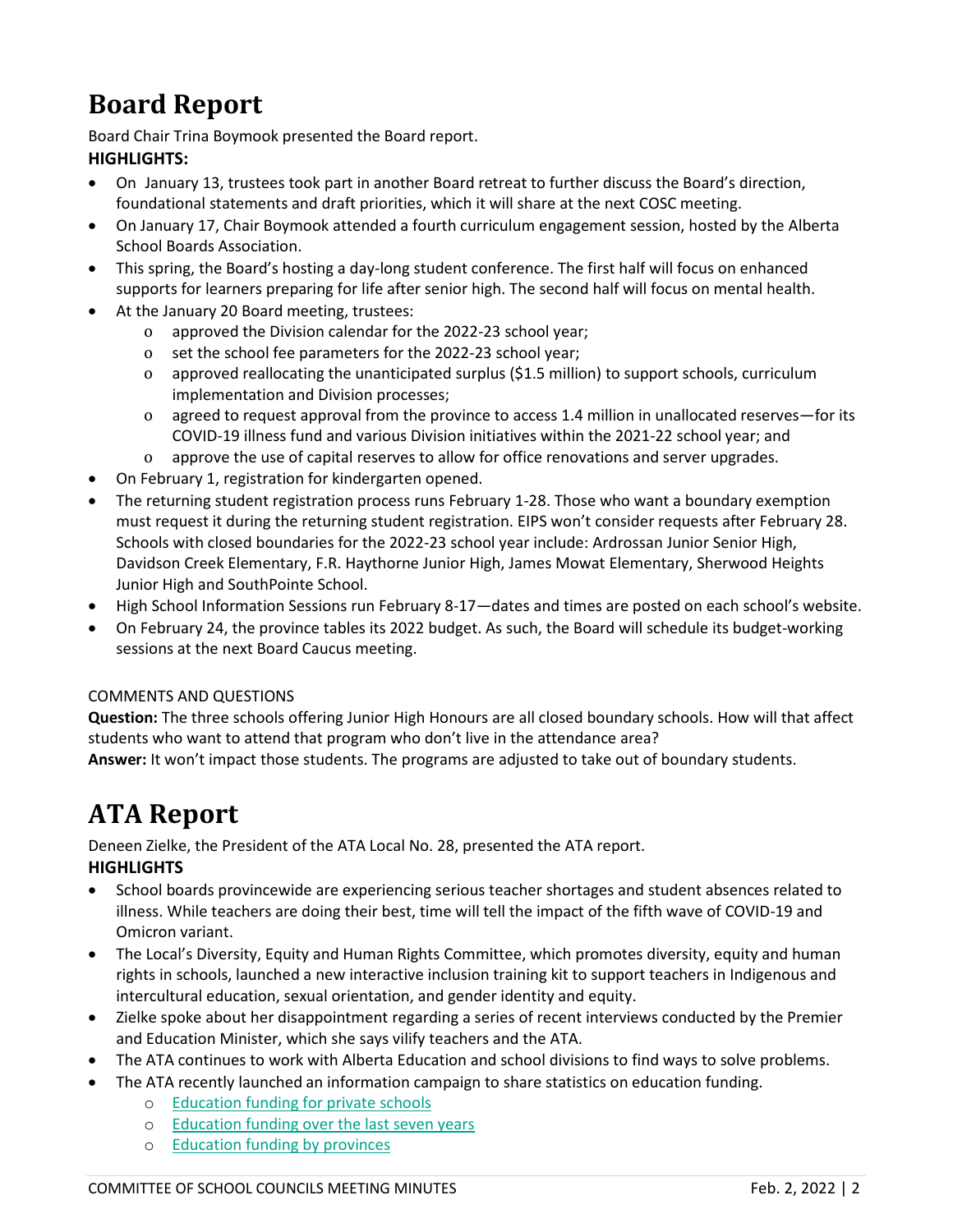# **For Information**

**ASCA UPDATE –** Krista Scott and Jacquie Surgenor, COSC members and ASCA Board directors

- The Alberta School Councils' Association (ASCA) School Council Conference shifted from in-person to virtual, taking place April 22-24. The conference theme: School Councils Cultivating Compassion. For more information visit *[albertaschoolcouncils.ca](https://www.albertaschoolcouncils.ca/)*.
- The annual general meeting is on April 24—also virtual.
	- o There are three director positions open this year.
	- o It will also include advocacy resolutions, but not as many as previous years.
- Krista Scott and Jacquie Surgenor are both done their terms this year. Neither are running again.

#### **RETURNING STUDENT REGISTRATION –** Mark Liguori, EIPS Superintendent

- The EIPS returning student registration process is now open.
- EIPS families are asked to confirm their child's enrolment in a school for the upcoming year by completing the online Returning Student Registration Form—available on the PowerSchool Parent Portal.
- The process helps EIPS determine staffing levels needed for the next year.
- Using the form, families can indicate the school their child plans to attend and apply to attend a nondesignated school.
- All returning EIPS students are required to complete the form by Feb. 28, 2022.
- Already 5,700 forms are complete.
- There are about 800 new registrations, 700 of those are kindergarten registrations.
- COSC members are asked to share the information with their school council groups.

#### **CAREGIVER SERIES UPDATE –** Lesley Bowman, COSC Chair

- The [February Caregiver Series](https://www.cyfcaregivereducation.ca/home) schedule is now available.
- Offered through Alberta Health Services, the sessions are informative and valuable.
- Bowman encouraged members to review the [February Caregiver Series](https://www.cyfcaregivereducation.ca/home) calendar.

#### **SCHOOL COUNCIL GRANT –** Lesley Bowman, COSC Chair

- The province is providing each school council with a \$500 grant. The funds are meant to help with member professional learning and enhance parent engagement.
- School council chairs can apply for funding by filling out the [School Council Grant Form.](https://docs.google.com/forms/d/1BSmNdxLmoaVjDdfVQUc1MdiRTYpdgG8Ai4i0WyXfvnE/edit?usp=sharing_eil_m&ts=61d764ad)
- So far, eight school councils have submitted the form.
- Some school councils are pooling resources toward a speaker series.
	- o *Jody Carrington –* a well-known Alberta-based psychologist, focused on building relationships. Her presentations are engaging and full of passion and laughter. Her talk will focus on mental health and what families can do to support their children, each other and school administrators.
	- o **Amy von Heyking** an Associate Professor at the University of Lethbridge and a member of the Alberta K-12 Curriculum Advisory Panel. In her presentation, her presentation is below
	- o **Alberta School Council Association** ASCA engages directly with Alberta Education and advocates on behalf of school councils. The presentation focuses on the Assurance Framework; the performance measures; and how it supports a responsive and accountable education system.
- All funds must be used within the 2021-22 school year.

#### COMMENTS AND QUESTIONS

**Question:** If we pool our money, do we get a choice on which speakers?

**Answer:** There are a lot of logistics, so it's difficult to do that. But you could allocate a certain amount towards a speaker.

**Q:** Does Jody Carrington have a not-for-profit price? **A:** Karen negotiated an excellent price.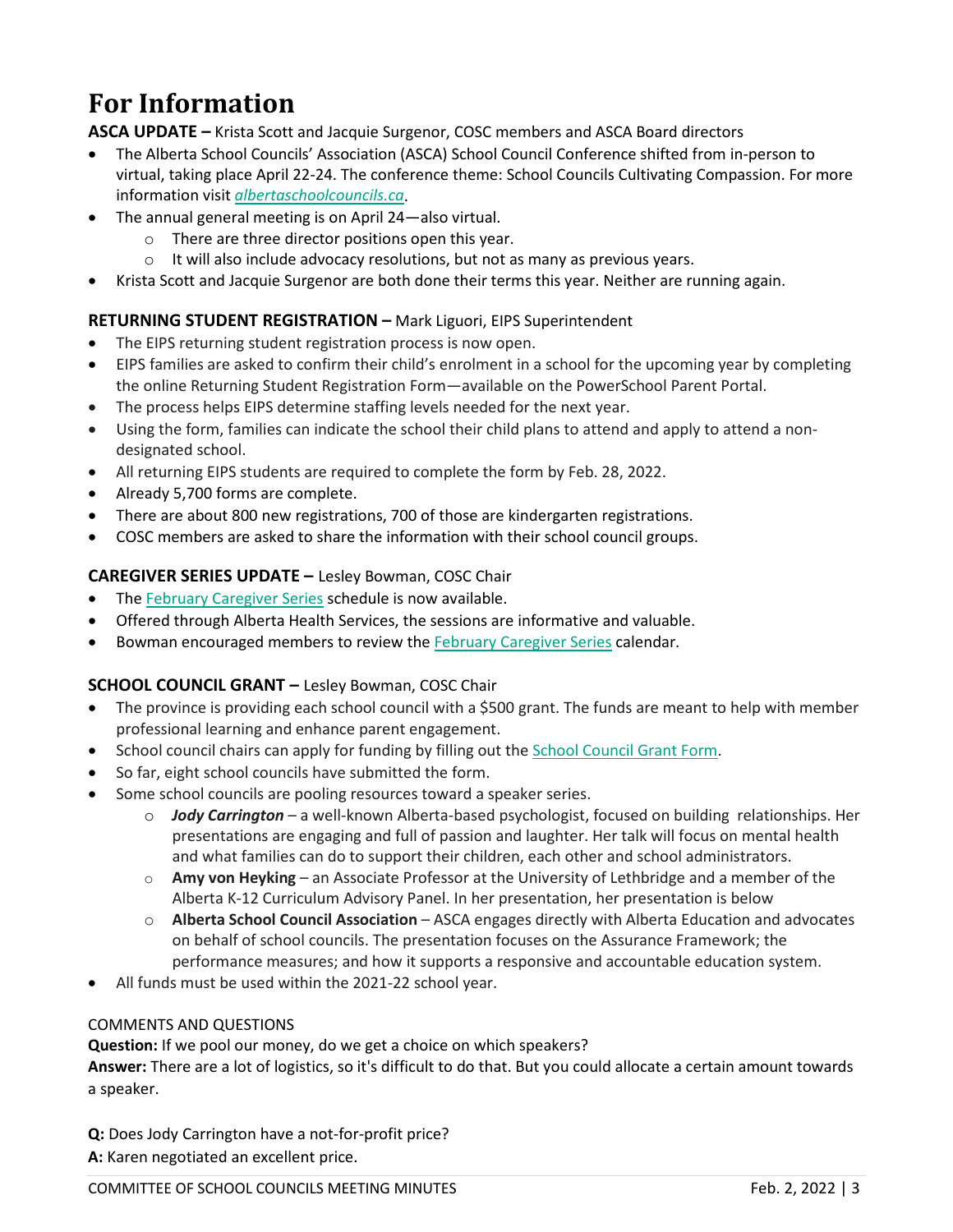# **New Business**

**COVID-19 UPDATE –** Mark Liguori, EIPS Superintendent

- It appears EIPS has missed, or been successful in its efforts to avoid, widespread COVID-19 absences.
- Last week, two classes were temporarily learning online.
- Currently, no classes are temporarily learning online.
- Trends for staff are consistent with previous waves. It was slightly higher, but now declining.
- EIPS continues to do the right things and it's benefiting students and staff.

#### COMMENTS AND QUESTIONS

**Comment:** Thank you for quickly re-evaluating and reinstating sports and extracurricular activities.

**C:** Thank you for communication classes learning from home. We appreciate parents asked for it and EIPS communicating it.

**C:** Thank you for the work done on the operating guidelines and how the changes were communicated specifically the page numbers where changes were made.

**Question:** Are there still restrictions on elementary extracurricular activities or can schools bring back intramurals?

**Answer:** We're taking a staggered approach because this age group is the most vulnerable—some students still aren't fully vaccinated. Older students are doing activities. But the province still recommends avoiding largegroup gatherings. The Division will start looking at offering more extracurriculars but want to be cautious.

#### **ALBERTA K-12 CURRICULUM –** Amy von Heyking, Associate Professor, University of Lethbridge

- Amy von Heyking made a presentation about the province's draft curriculum, available on [YouTube.](https://youtu.be/aYZ852DaA7Y)
- Recently, Ontario and British Columbia revised their curriculum with little public outcry.
- Curriculum is the course of studies—it's what we teach in school.
- Curriculum answers the question: What must children learn to function in society?
- Curriculum needs to be in the public interest and for the common good.
- The purpose of the presentation is to share information to give valuable feedback on the surveys.
- Curriculum design has been collaborative problem-solving and usually involves subject area expertise, subject-specific students' learning expertise, learning theory, assessment, pedagogy, differentiation and diverse classroom contexts.
- For Alberta's curriculum, only about 24,000, out of 730,000 students, don't follow it.
- Curriculum development has been in the works since 1990s.

*2009:* Inspiring Education Initiative—What will it mean to be an educated Albertan in 2030? Engaged thinker, ethical citizen, entrepreneurial spirit, and less focus on knowledge instead of competencies, such as critical thinking and problem-solving.

*2013:* Ministerial order on student learning.

*2015:* The NDP signed a memorandum of understanding with the ATA to work collaboratively on the draft curriculum.

- *2018:* Work focused on a common framework for all six subject areas and a draft released.
- *2019:* The UCP government was elected and curriculum paused. The Minister of Education's Curriculum Advisory Panel launched.

*2020:* New ministerial order and program revision by individuals rather than teams.

*2021:* The draft curriculum was released. Fifty-eight of the 61 school boards did not pilot and several formal reviews were done.

- *2021-22:* 7,800 students in 17 schools are piloting parts of the K-6 draft curriculum. The implementation of English language arts, mathematics, and physical education and wellness will go ahead in fall 2022. The remaining subjects are postponed.
- It's now feedback time.
	- o The social studies draft received the most criticism. Feedback is happening on the blueprint for social studies now. Consider instructional time and the purpose and nature of curriculum documents.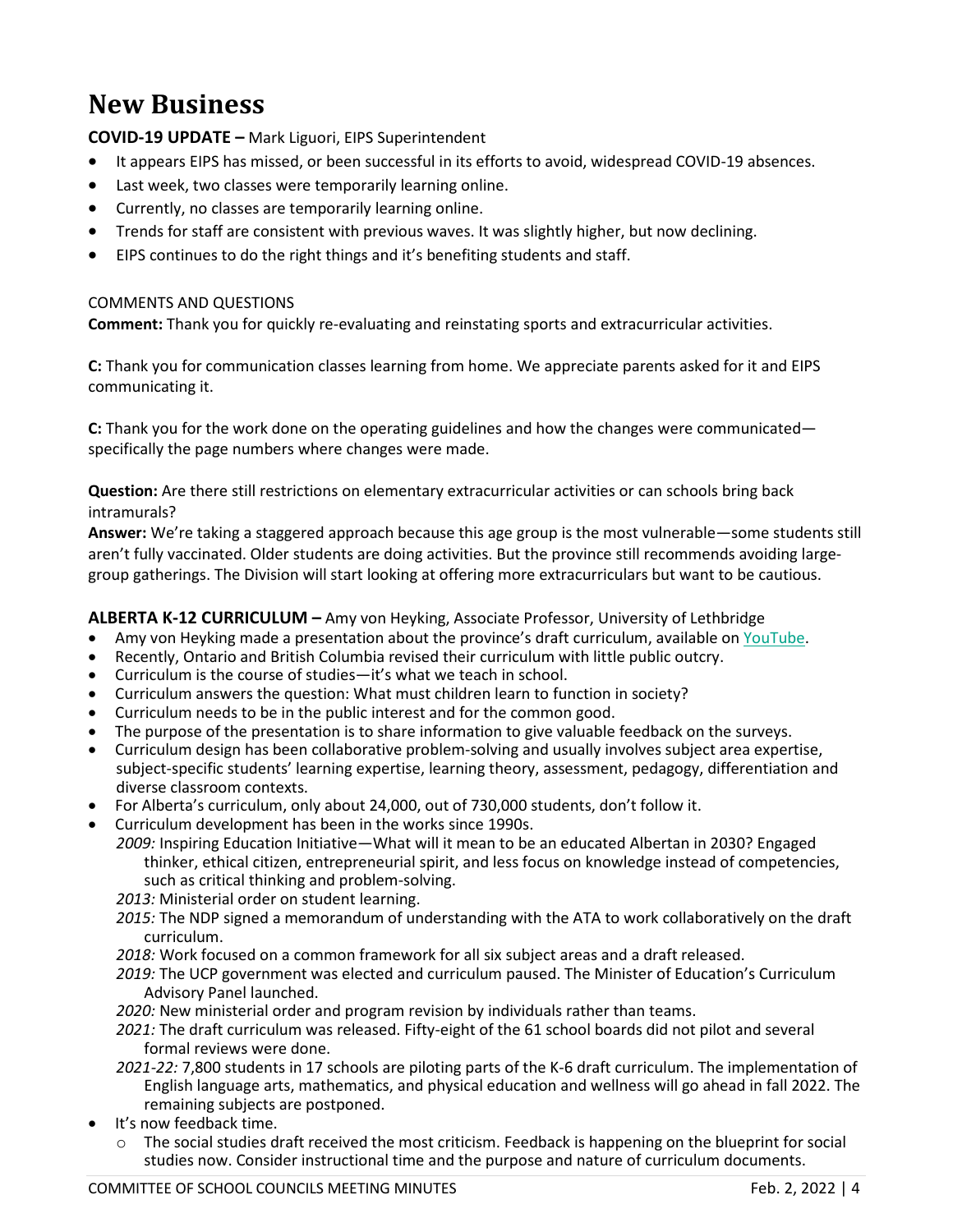- What is a high-quality curriculum?
	- o Curriculum for deep understanding.
	- o Need to go beyond basic recall.
	- o Transform factual information into usable knowledge and be able to apply knowledge and skills in different situations.
- Questions to ask:
	- o Will my child be motivated to learn by this program?
	- o Can the content be connected to what my child already knows?
	- o Does it seem well-sequenced? Will it build my child's understandings logically and coherently?
	- o What does education for citizenship mean today and for our children?
	- o Is the content of the program reflective of who Albertans are as a community?
	- o Will it foster citizens with the knowledge and attributes you think they need?
	- o Will my child see and come to value themselves in this program?
- We need a collaborative process to develop great curriculum.

#### QUESTIONS AND COMMENTS: *Answered by von Heyking*

**Question:** I read the mandate and advisory committee report. As a member, were you given presentations on how an emphasis on foundational knowledge was desirable. The recommendation surprised me. **Answer:** The panel was diverse and asked to provide input into the 2018 draft curriculum. The framework was interpreted differently across different subjects.

**Q:** I was also shocked by the recommendation there should be more standardized testing. Especially standardized formative assessment. Where did that come from?

**A:** The suggestion was around catching students who were falling behind and not about tests, such as PATs.

**Q:** The recommendation to explore a dual structure, like the Germanic model, where did that come from?

**Q:** The knowledge section includes pieces that seem to be background knowledge for teachers—for example, the definition of Tier 2 words in language arts. Are you satisfied children are expected to memorize everything in the knowledge column? It's a failing this isn't made clear.

**A:** This is a failing in this draft curriculum.

**Q:** What are the key ideas school council chairs should take back to their councils.

**A:** We've never actually been given any reason why we needed to revise all subject levels simultaneously. Trying to express learning across all subjects has been a challenge. It's the reason behind some of the big challenges in the draft. If they want literacy developed across the curriculum, it isn't clear across other subjects. Language arts is focused on reading and writing but not digital or critical literacy. We need students to negotiate digital world, which isn't in the curriculum.

Ask why we need a common framework for all subject areas. For literacy, critical thinking, citizenship, are you satisfied that it's providing students with usable knowledge and personal attributes?

**Q:** The old draft was to have cross-curriculum connections, which are missing in the new draft. **A:** Yes. There were problems with the 2018 draft and recommendations were about tweaking, not a complete revision. There were things that could have been fixed.

**Q:** As a representative for a high school, can you give me some messaging that I can share with parents that indicate why they should be concerned that this draft precedes and is a precursor to a high school curriculum? **A:** Principles of a high-quality curriculum are just as applicable for senior high curriculum as for elementary. And looking at that approach, there's concern about the large amount of knowledge required. What do students learn with that information? If assumptions behind this program aren't questioned, then they will roll out in future curriculums

# **COSC Sharing**

**SHARE THE POSITIVE WORK HAPPENING IN YOUR SCHOOL –** Devon Marshall, COSC Vice-Chair Members discussed some of the positive work happening in schools. Comments included: